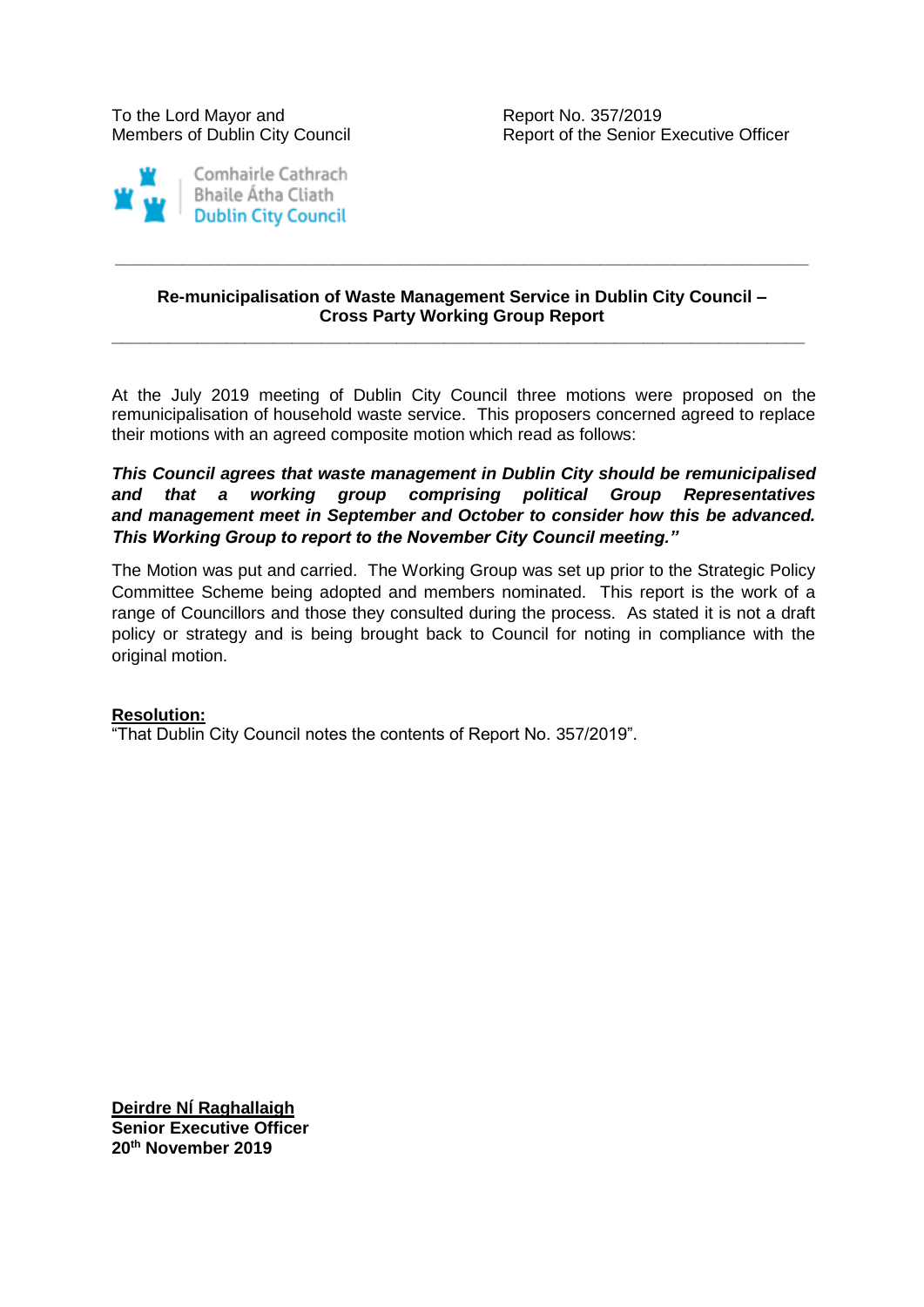# **Cross Party Working Group Report**

#### **Introduction**

In July 2019, Dublin City Council passed a cross-party composite motion calling for the remunicipalisation of household waste services. It has become widely accepted that a profit led waste collection industry has served neither householder nor the environment.

Re-municipalising waste collection provides a unique opportunity to provide a 21<sup>st</sup> century waste mnagement system – in a modern waste management system less waste is produced - waste is seen as a resource and the cyclical economy of waste is expanded - the impact on the environment is radically reduced – the ultimate aim being to greatly reduce the cost to the householder.

Since July 2019, a series of meetings have been held with political parties and trade unions on how best to progress same. The meetings were open to all political parties represented on Dublin City Council and trade unions were invited to participate from the outset due to their knowledge of the sector and their successful "More Power to You" campaign in advance of the local elections.

The "More Power To You Campaign" was launched by the trade unions SIPTU, Connect and Fórsa. Part of the campaign was a pledge to re-municipalise the Private Waste Collection service provided by Dublin City Council until 2012.

#### **Developing a 21st Century Waste Management Model**

Since 2012 unregulated side-by-side private waste collection has led to a chaotic market in waste, increasing costs and the problem of illegal dumping has increased. Dublin City Council and the trade unions believe that the restoration of a public waste collection service will provide a more efficient service to the citizens of Dublin than that which is currently provided and also acknowledge that a return to the service provided in 2012 is not desirable.

As such, the dual objectives of a modernised and re-municipalised system of waste management are proposed and to achieve these it will be necessary to:

- (1) Obtain a clear picture of the legislation will be required to facilitate re-municpalisation including the national and EU legislative context;
- (2) Demonstrate the substantial improvements that can be provided to the citizens of Dublin in the interim by the expansion and extension of existing services provided by the City Council. For example: Some local authorities in England provide a waste collection service by way of specialist trucks capable of accommodating recyclable, compostable and end use waste. The service operates on the basis of predetermined routes with times and dates known to the public. In other jurisdictions, community composting projects create the opportunity for households to easily dispose of food waste which in turn becomes a saleable product and income generator. Such services would not require legislative change.
- (3) Identify best practise in a number of European countries of modernised waste collection receptacles and collection systems. Typically these are no more than a couple of hundred metres from each householder. These facilities vary from communal bins/skips to discrete segregated bins similar to domestic bins but which provide underground storage. The assembled waste is then removed weekly or twice weekly. At present Dublin City Council has a range of bring centres throughout the city. The concept is to bring this type of service much closer to householders. As such it can be provided with no legislative change.